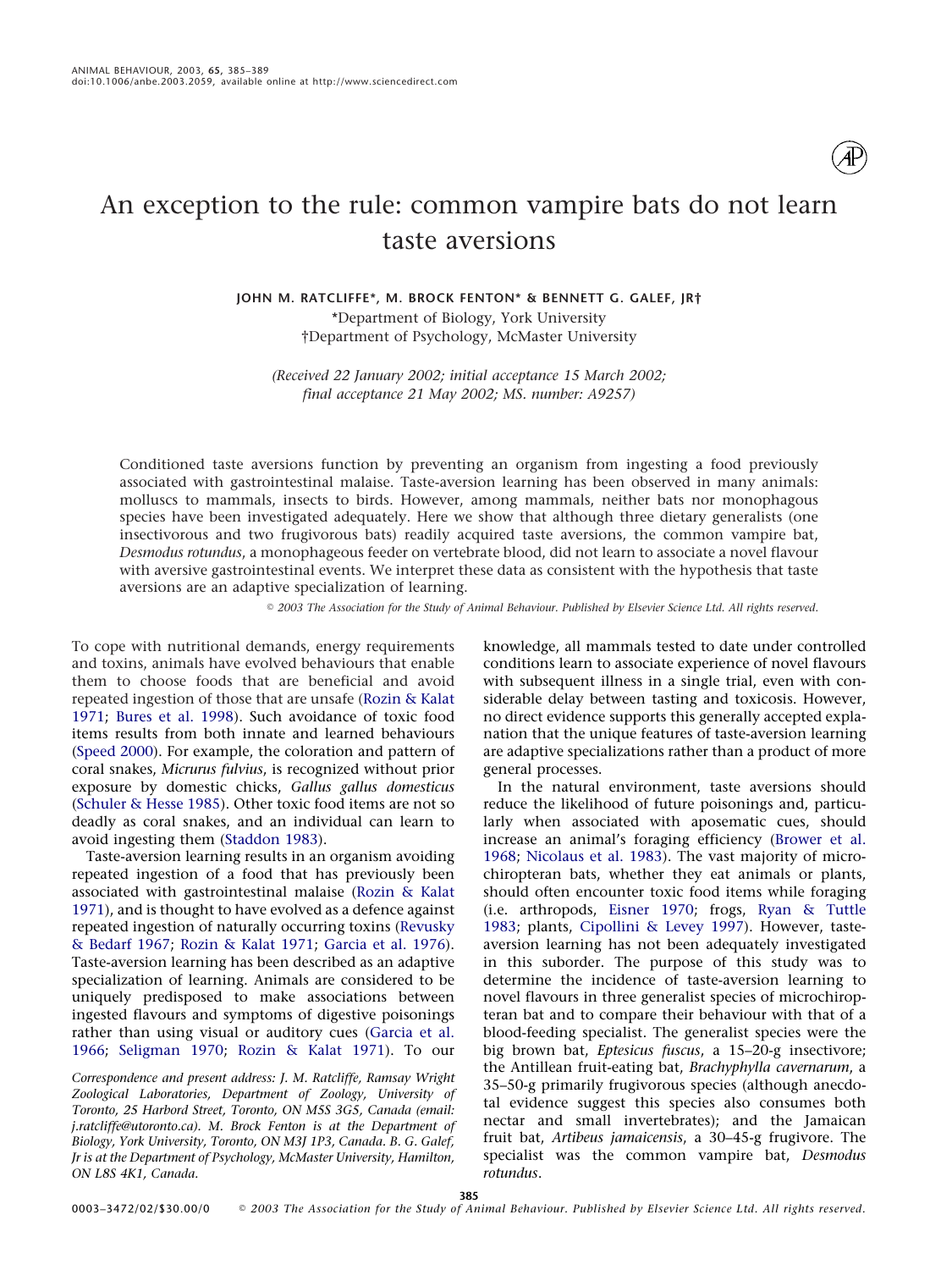We selected subject species for comparative purposes based on phylogenies constructed from total evidence and morphological analyses [\(McDaniel 1976;](#page-4-14) [Wetterer](#page-4-15) [et al. 2000\)](#page-4-15). Although the evolutionary relationships among the phyllostomids *A. jamaicensis*, *B. cavernarum* and *D. rotundus* are controversial [\(Wetterer et al. 2000\)](#page-4-15), *B. cavernarum* appears to be the closest extant relative of the vampire clade [\(McDaniel 1976;](#page-4-14) [Wetterer et al.](#page-4-15) [2000\)](#page-4-15). *Eptesicus fuscus* is a member of the family Vespertilionidae, and served as an outgroup in this study.

Over evolutionary time, the anatomy and behaviour of common vampire bats and their immediate sister taxa, *Diaemus youngii* and *Diphylla eucadata*, have become highly specialized for feeding solely on blood of live animals [\(Fenton 1992\)](#page-4-16), a food which is unlikely ever to be toxic to these species. Without exposure to potentially toxic foods, neural substrates in *D. rotundus* that supported taste-aversion learning should not have been maintained by stabilizing selection and may have deteriorated [\(Rozin 1976;](#page-4-17) [Daly et al. 1982\)](#page-4-18). Thus, we hypothesized that generalist bats should readily acquire taste aversions, while *D. rotundus*, unlike other mammals and birds studied to date [\(Garcia et al. 1976;](#page-4-6) [Bures et al.](#page-4-1) [1998\)](#page-4-1) should not be predisposed to make taste–toxicosis associations.

#### **GENERAL METHODS**

# **Sources of Subject Species**

We conducted experiments using *A. jamaicensis* and *E. fuscus* as subjects from March to August 2000 at York University (Toronto, Canada). We removed *E. fuscus* from a private residence at the request of its owner. *Artibeus jamaicensis* was obtained from a mixed-species colony kept under seminaturalistic conditions at the Bio-dome (Montreal, Quebec, Canada). Both species resided in the laboratory in wooden boxes, measuring  $70 \times 50 \times 30$  cm. To allow perches for roosting, the sides, back and roof of the interior of each box was ridged. The front was a Plexiglas panel.

We maintained *E. fuscus* on a 16:8 h low light:dark (LLD) cycle, which was roughly the natural light schedule at the time of capture. *Artibeus jamaicensis* was kept on an LLD 12:12 h cycle, which was the light schedule used at the Bio-dome and similar to that of areas in which *A. jamaicensis* is found. We captured and tested *B. cavernarum* on Montserrat, caught *D. rotundus* near Cali, Colombia, and tested them in Palmira, Colombia, using the facilities of the Instituto Colombiano Agropecuario (ICA). After capture and throughout testing members of both species resided in cylindrical cages (30 cm high and 23 cm in diameter) made of ungalvanized hardware cloth. Both species were kept on an LLD 12:12 h cycle.

All animals, save *A. jamaicensis*, were released near their point of capture when experiments were completed. No wild-caught species was in captivity longer than 28 days. *Artibeus jamaicensis* subjects are currently being used in unrelated behavioural experiments.

Feeding bouts for all species commenced, on average, 1.5 h after the onset of the dark cycle, and water was provided ad libitum. In our study, as has been observed in the past [\(Greenhall & Schmidt 1988\)](#page-4-19), *D. rotundus* did not drink the water provided.

#### **EXPERIMENT 1**

The importance of novelty and saliency to flavour cues in taste-aversion learning has been outlined in previous studies (see [Rozin & Kalat 1971](#page-4-0) for a review). Citric acid (sour) is the sole flavorant tested to which *D. rotundus* has shown reliable behavioural response [\(Thompson et al.](#page-4-20) [1982\)](#page-4-20). Our purpose was to determine what concentrations of this novel flavorant *D. rotundus* could detect in defibrinated bovine blood (see also [Suthers 1970;](#page-4-21) [Thompson et al. 1982\)](#page-4-20).

#### **Methods**

#### *Subjects*

Twelve *D. rotundus* served as subjects in experiment 1. These animals did not serve as subjects in experiment 2.

#### *Apparatus*

We housed all subjects together in a large cage, measuring  $3 \times 2 \times 2$  m.

#### *Procedure*

We provided subjects with blood for 1.5 h/day for 14 consecutive days. On odd days, we measured the group's intake of unflavoured blood. On even days, we determined their intake of blood adulterated with decreasing concentrations of citric acid.

# **Results and Discussion**

On day 10, when we offered vampire bats blood flavoured with 0.4% weight/volume citric acid, they ingested less than on either day 9 or day 11 when we offered them unflavoured blood [\(Fig. 1\)](#page-2-0). We used a concentration of 0.4 g/100 ml of citric acid as a conditional stimulus in experiment 2. We chose this concentration of citric acid for use in experiment 2, which was a study of taste-aversion learning, because it both produced a detectable decrement in blood intake (indicating that the presence of citric acid was detected) and left sufficient intake to avoid floor effects in control groups.

#### **EXPERIMENT 2**

To determine whether these four species of bats learn taste-aversions, we used experiments of the same general design to examine taste-aversion learning in the three dietary generalists and in *D. rotundus*.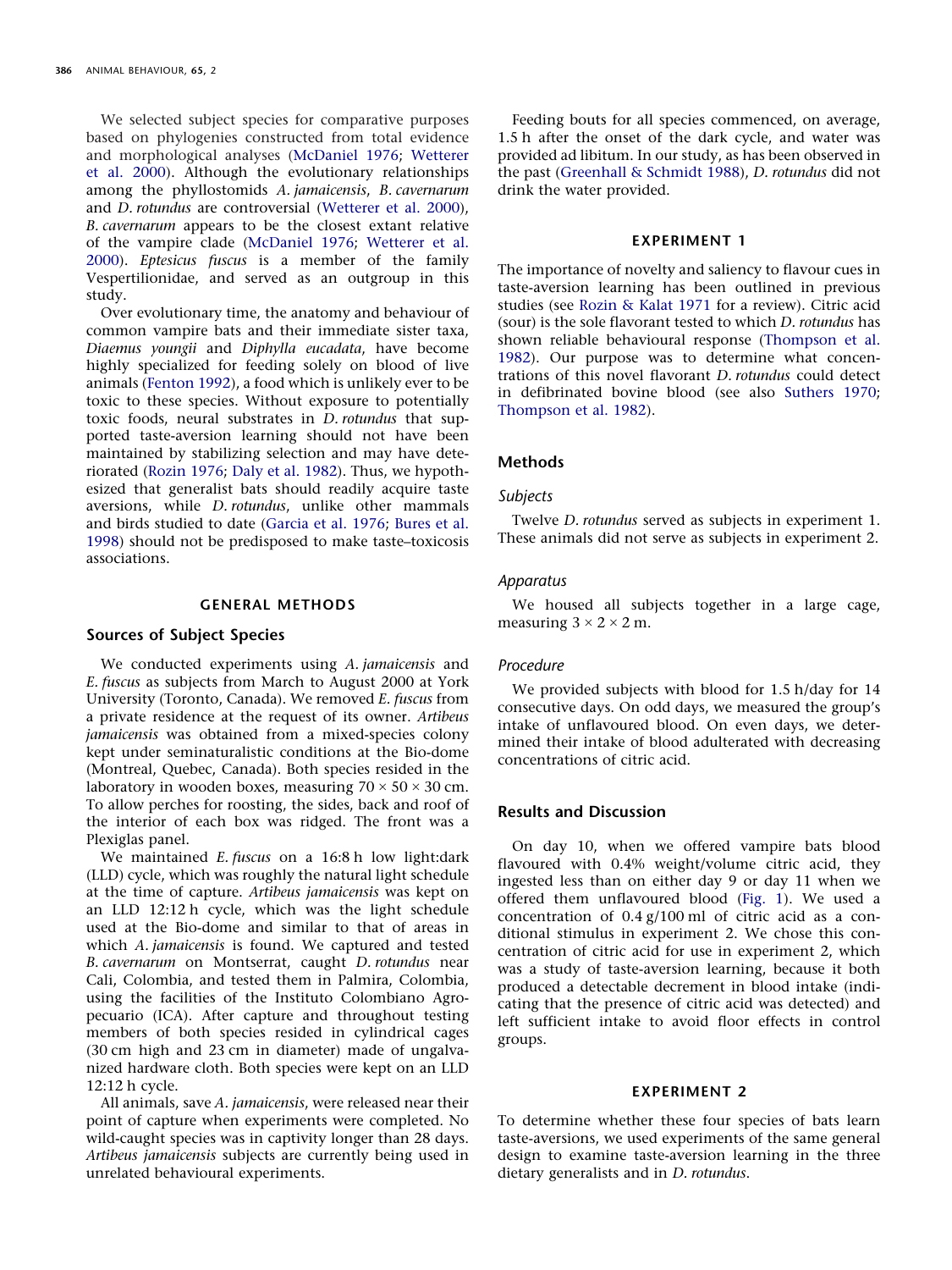<span id="page-2-0"></span>

**Figure 1.** Mean amount of blood (odd days) or blood flavoured with decreasing concentrations of citric acid (even days) ingested by the 12 *D. rotundus* subjects in experiment 1.

# **Methods**

#### *Subjects*

We examined 18–24 bats of each species.

#### *Apparatus*

We tested each subject in its home cage.

#### *Procedure*

To begin, we placed all subjects in the experimental situation and offered them a standard food for 1 h/day. *Desmodus rotundus* (an additional 23 animals, captured from the same cave) were fed unflavoured defibrinated bovine blood. *Artibeus jamaicensis* and *B. cavernarum* ate a blend of applesauce, marmoset chow and banana. *Eptesicus fuscus* received a mixture of kitten chow, egg, cottage cheese and banana.

Throughout the experiment, we housed all subjects individually except for *A. jamaicensis*, which responded poorly to housing in isolation. *Artibeus jamaicensis* were housed in pairs for 21.5 h/day and were isolated only for daily 1-h feeding periods and the following 1.5 h. We assigned both members of each pair of *A. jamaicensis* to the same experimental or control condition.

On the 11th day of the experiment, we presented all bats with modified versions of their normal food. *Desmodus rotundus* received bovine blood flavoured with 0.4% weight/volume citric acid, and the other three species received their normal diet to which we added either 0.3% weight/weight cinnamon (*A. jamaicensis* and *B. cavernarum*) or 0.2% weight/weight cinnamon (*E. fuscus*). While foraging in natural habitat, both *A. jamaicensis* and *B. cavernarum* encounter citrus fruits, and taste aversions to these familiar flavours are learned relatively poorly [\(Revusky & Bedarf 1967;](#page-4-5) [Domjan 1972\)](#page-4-22), making citric acid a poor choice for studies of tasteaversion learning in these species. Cinnamon (*Cinnanomum* spp.) is derived from the bark of an Old World tree and should, therefore, be unfamiliar to any wild-caught, New World bat.

Each member of all control and experimental groups received intraperitoneal injections equivalent to 2% of their unfed body weight. Members of one control group for *A. jamaicensis*, *B. cavernarum* and *D. rotundus* received injections of physiological saline after they fed on the flavoured food on day 11 (group S, *N*=6; *E. fuscus* not run). Members of the unpaired taste–toxicosis control group (group UC, *N*=6; *D. rotundus N*=5) received injections of 1% weight/volume lithium chloride (LiCl) solution immediately after feeding on unflavoured food on day 9 of the experiment.

Members of the two experimental groups received injections of 1% weight/volume LiCl solution after they fed on flavoured food on day 11. Members of one experimental group received injections immediately after the end of the feeding period (immediate-experimental, group I, *N*=6), and members of the other received injections 1 h later (delayed-experimental, group D, *N*=6). Most bats finished feeding well before the end of the 1-h feeding period; so even for group I many minutes had elapsed between ingestion and injection. We monitored all animals for 2 h after injection.

On each of days 12–15, we offered all subjects a choice between flavoured and unflavoured samples of their normal diet for 1 h/day. We measured food intakes daily, corrected for evaporation, and then calculated each subject's mean percentage intake of flavoured diet across the 4 days of testing. We also observed the behaviour of all subjects for 2 h following injection on day 11.

# **Results and Discussion**

On days 12–15, members of all three generalist species in experimental groups (I and D) displayed profound aversions to the cinnamon flavoured diet previously associated with toxicosis, whereas subjects assigned to control groups S and UC continued to ingest appreciable amounts of the cinnamon flavoured diet [\(Fig. 2\)](#page-3-0). The difference between experimental and control subjects' intake of cinnamon flavoured diet was highly significant (Mann–Whitney *U* test: *A. jamaicensis: U*=0,  $N_1 = N_2 = 12$ , *P*<0.0001; *B. cavernarum: U*=4,  $N_1$ = $N_2$ =12, *P*<0.0001; *E. fuscus*: *U*=2, *N*<sub>1</sub>=6, *N*<sub>2</sub>=12, *P*<0.001). In contrast, *D. rotundus* assigned to experimental groups I and D failed to show any toxicosis-induced aversion to citric acid flavoured blood and ingested as much citric acid flavoured blood as did *D. rotundus* assigned to control groups S and UC [\(Fig. 2;](#page-3-0)  $U=54$ ,  $N_1=11$ ,  $N_2=12$ ,  $P=0.69$ ).

All 11 *D. rotundus* assigned to control groups S and UC ingested less citric acid flavoured blood than unflavoured blood (sign test: *x*= 0, *N*=11, *P<*0.001), indicating, as does the data presented in [Fig. 1,](#page-2-0) that *D. rotundus* easily discriminates citric acid flavoured blood from unadulterated blood. However, during 26 of 44 feeding bouts, the 12 *D. rotundus* in experimental groups consumed greater than 1.0 ml of both adulterated and unadulterated blood. Overall, individual subjects assigned to control and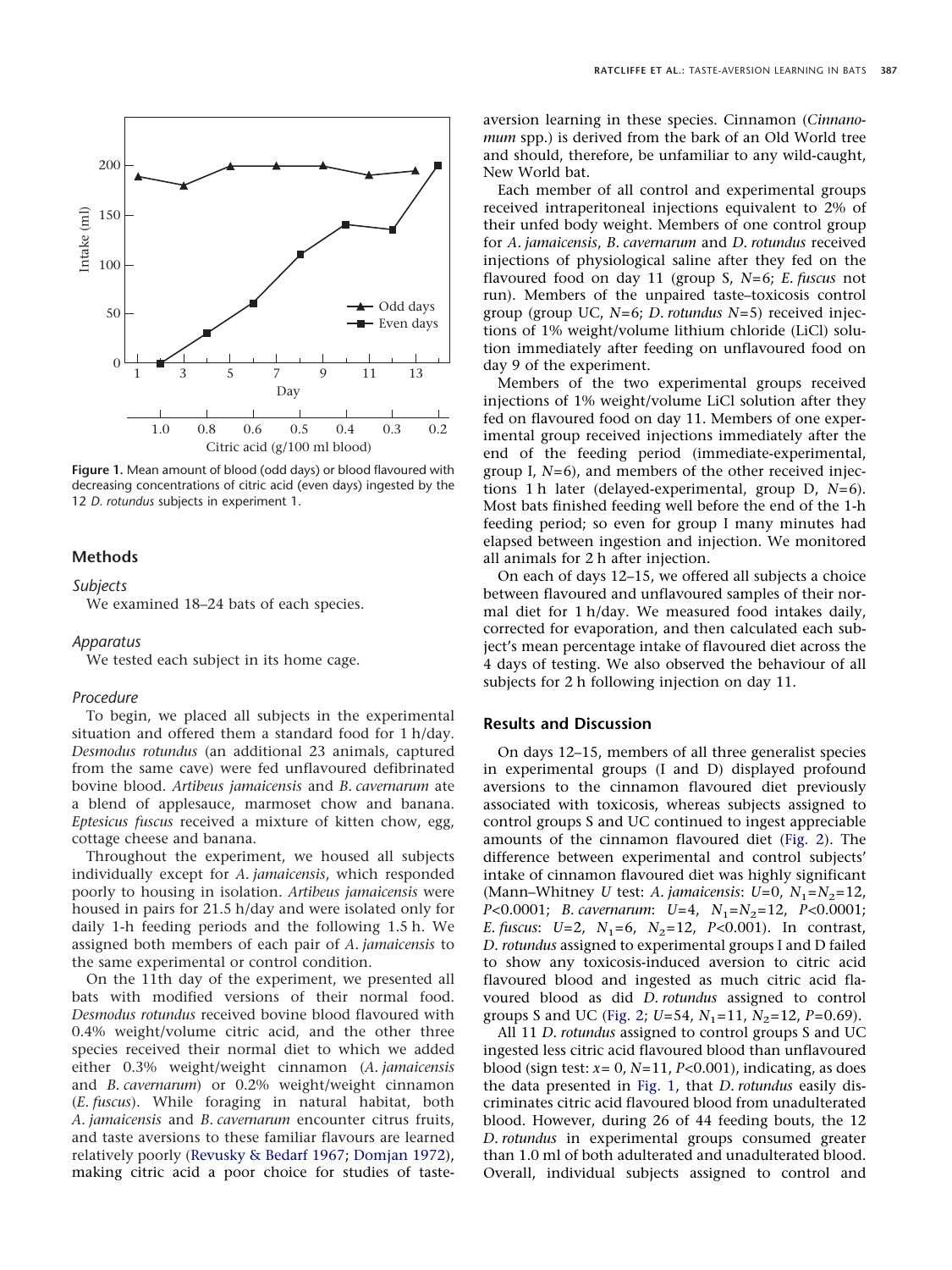<span id="page-3-0"></span>

**Figure 2.** Mean (±SE) amount of flavoured diet ingested (expressed as a percentage of the total amount ingested) by subjects in experiment 2 assigned to saline (S) and upaired taste–toxicosis (UC) control groups, and immediate (I) and delayed (D) experimental groups. The left panel describes food choices of common vampire bats and the remaining three panels show food choices of frugivorous and insectivorous bats.

experimental groups ingested, respectively, an average of 16.5 and 16.2 ml of blood each day.

Furthermore, *D. rotundus* subjects were not immune to the emetic effects of lithium chloride. Six of 12 *D. rotundus* assigned to the two experimental conditions vomited following LiCl injection. *Desmodus rotundus*, like the members of the other three species examined, also produced abnormal looking stools and became unresponsive to external stimuli following injection on day 11. Within 45 min of injection with LiCl, vomiting, diarrhoea and other atypical behaviours had ceased in all subjects in all species.

## **GENERAL DISCUSSION**

The results of the present experiment support the hypothesis that generalist bats learn to avoid foods associated with toxicosis. Three species of bat with diverse diets learned taste aversions following a single pairing of a novel flavorant and toxicosis: *A. jamaicensis* and *B. cavernarum*, which are frugivorous bats that should regularly encounter fruits in nature that produce toxic secondary compounds [\(Cipollini & Levey 1997\)](#page-4-13), and *E. fuscus*, which is an insectivore that would normally be exposed to emetic insects while foraging in natural habitat [\(Eisner](#page-4-11) [1970\)](#page-4-11). In fact, like other vertebrate frugivores [\(Sorenson](#page-4-23) [1981,](#page-4-23) [1983;](#page-4-24) [Oates 1987;](#page-4-25) [Handley & Morrison 1991\)](#page-4-26), *A. jamaicensis* appears to follow the phenology of fruitbearing trees, consuming crops when they become ripe but not while unripe and rich in phenolic compounds and other toxins.

In the laboratory, *E. fuscus* quickly learns to associate white noise with quinine treated mealworms, *Tenebrio* *molitor* [\(Bates & Fenton 1990\)](#page-4-27). Common vampire bats, which are obligate feeders on mammalian blood and therefore are unlikely to experience toxic food in nature, were unable to learn similar associations even under simplified laboratory conditions. This result is striking because sour flavorants are considered especially salient [\(Kalat & Rozin 1970\)](#page-4-28) and aversions to nonpreferred foods [\(Figs 1,](#page-2-0) [2\)](#page-3-0) are typically more pronounced than those to preferred foods [\(Etscorn 1973;](#page-4-29) [Chambers 1990\)](#page-4-30). We suggest two possible explanations.

#### **Absence of Stabilizing Selection Pressure**

Given the evolutionary relationships of the four species used in this study, loss of taste-aversion learning, an otherwise pervasive behavioural character, is the most parsimonious explanation for the lack of taste-aversion learning in common vampire bats. It is possible, although improbable, that secondary neural organizations evolved to 'overwrite' those responsible for taste-aversion learning. A more tenable explanation is that the costs of the neural pathways responsible for taste–toxicosis association in the immediate ancestor of the vampire clade, putatively an insectivorous gleaning bat [\(Fenton 1992\)](#page-4-16), outweighed the benefits when the switch was made from insects and blood to blood alone. Stabilizing selection would not act to conserve the trait.

# **Facilitation of Ingestion of Large Quantities of Blood**

Alternatively, to evolve as an obligate sanguinivore may have necessitated loss of taste-aversion learning. Microchiropteran bats, like humans, have simple stomachs [\(Neuweiller 2000\)](#page-4-31). For humans, symptoms of blood ingestion (e.g. through injuries to nose or mouth, or bleeding ulcers) include nausea, vomiting and diarrhoea [\(Braunwald et al. 2002\)](#page-4-32). To facilitate ingestion of large quantities of blood (in extant vampires, 50% or more of body weight per feeding) early vampire bats may have evolved not to form associations between taste and toxicosis. We have no direct evidence supporting this hypothesis. However, *D. rotundus* has the ability to regurgitate facultatively, a behaviour not observed in any nonvampire microchiropteran species. The ability to vomit in the absence of toxicosis would have preadapted early vampire bats for mother-to-pup regurgitation [\(Wilkinson 1984\)](#page-4-33) and reciprocal altruism [\(Wilkinson](#page-4-33) [1984;](#page-4-33) [DeNault & McFarlane 1995\)](#page-4-34).

#### **Conclusion**

We have shown, under controlled laboratory conditions, that three bats with generalized diets acquired profound taste-aversions, whereas an obligate bloodfeeding bat did not. The comparative design of the experiment suggests that this behavioural trait was lost in the evolution of *D. rotundus*. Our findings are consistent with the hypothesis that taste-aversion learning is an adaptive specialization evolved for poison avoidance. Absence of